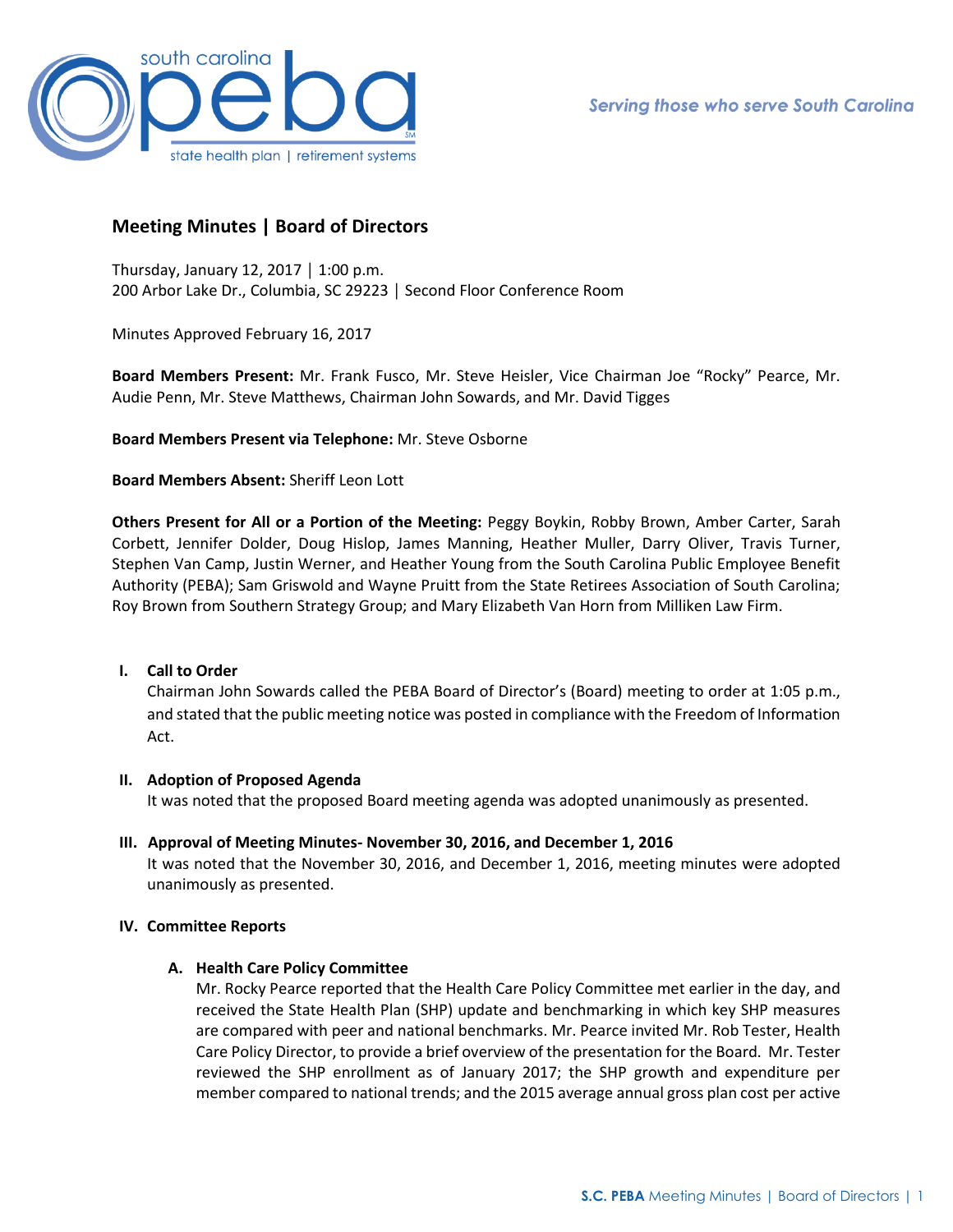employee. Mr. Tester also discussed the 2016 average monthly total premiums; the 2016 average annual deductible; and the 2016 composite monthly premiums. Mr. Tester stated that the SHP compares very favorable to other public and private employers.

## **B. Retirement Policy Committee**

Mr. David Tigges stated that the Retirement Policy Committee met on January 11, 2017, and received the defined contribution quarterly reports from Empower Retirement and Summit Strategies group. Mr. Tigges reported that 96 percent of employers are 100 percent compliant with the Business Transformation Project which is an outstanding accomplishment. Mr. Tigges advised that Summit is recommending to replace the PIMCO Total Return Fund with the Baird Aggregate Bond Fund, which exhibits less risk, and is also less expensive at 30 basis points. Mr. Tigges added that the Committee unanimously approved the replacement and is seeking approval from the full Board. Chairman Sowards stated that the replacement fund recommendation is consistent with the PEBA Board's Investment Policy Statement criteria, and reminded the Board that Committee motions do not require a second. The motion passed unanimously.

## **C. Finance, Administration, Audit and Compliance (FAAC) Committee**

Mr. Steve Matthews advised that the FAAC Committee met on January 11, 2017, and received PEBA internal audit reports including:

- A. Annual Certification of No Conflicts
- B. Collateralization of PEBA's Bank Balances
- C. Internal Audit Plan Status Report

#### **V. Old Business**

## **A. Director's Report**

Ms. Peggy Boykin, Executive Director, reported that the Governor's office has posted the Executive Budget which includes a recurring \$94 million in general fund appropriations, approximately \$26.5 million for funding for the State Health Plan (including well visits) and to partially cover insurance premium increases which will also be split between employees and employers; and \$10 million as requested for implementation of the Operational Assessment.

Ms. Boykin advised that the Joint Committee on Pension Systems Review met on January 10, 2017, and discussed key components of draft legislation that will be introduced this legislative session. Ms. Boykin stated that many of the components include the Funston Fiduciary Audit recommendations for both PEBA and the South Carolina Retirement System Investment Commission (RSIC), and includes a recommendation to cap the South Carolina Retirement System (SCRS) employee contribution rate at 9.0 percent, and the Police Officers Retirement System (PORS) employee contribution rate at 9.75 percent. Ms. Boykin added that it was also suggested to increase the employer rate by a minimum of one percent each year for an extended period of time to meet funding requirements.

Ms. Boykin stated that she advised the Joint Committee on Pension Systems Review that if the employee contribution rate is capped at 9.0 percent, the employer contribution rate will need to be raised approximately 3.5 percent to cover the \$3.5 billion in deferred investment